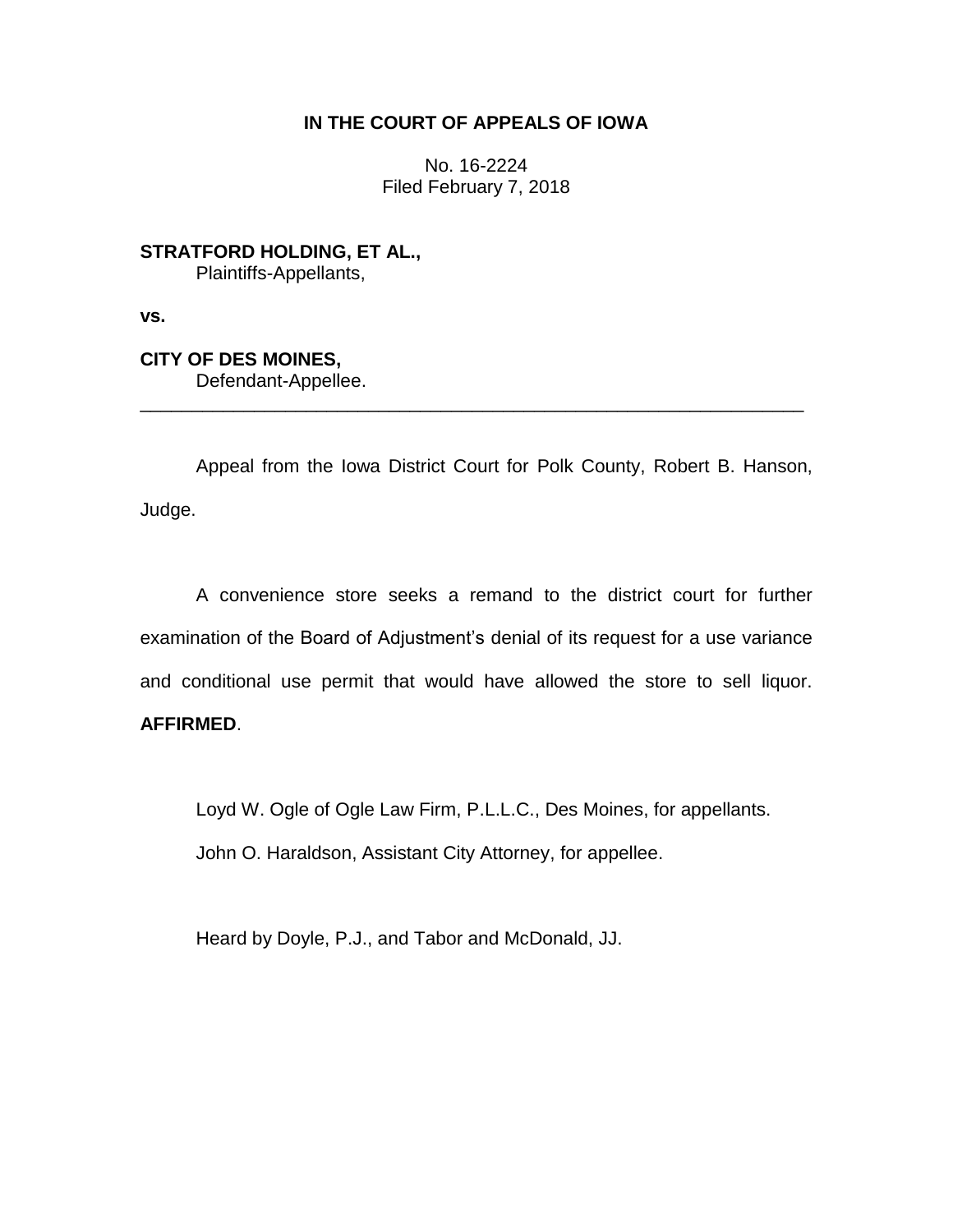## **TABOR, Judge**.

 $\overline{a}$ 

All persons similarly situated should be treated alike. Stratford Holding, LLC,<sup>1</sup> the owner of a convenience store at 1372 East Fourteenth Street, relies on this equal protection principle from the Article I, Section I of the Iowa Constitution to challenge the city of Des Moines's denial of a use variance and conditional use permit that would have allowed the store to sell liquor. Stratford sought a writ of certiorari in the district court, which affirmed the decision of the city's board of adjustment. Appealing that ruling, Stratford argues the district court erred in deciding the use-variance denial was not arbitrary and capricious without considering the board's actions toward "similarly situated" applicants.

Because Stratford raises its constitutional claim for the first time on appeal, our court has nothing to review. In addition, Stratford provides no authority for remanding this case for consideration of the board's actions in unrelated zoning appeals. Accordingly, we affirm the district court.

#### **I. Facts and Prior Proceedings**

Stratford Holding owns the 2156-square foot building at the corner of East Fourteenth Street and Cleveland Avenue where Santokh Singh Nagra operates a Shop N Save convenience store. The store operates as a "limited food sales establishment" in a location zoned as C-1, a neighborhood retail commercial district.<sup>2</sup>

<sup>&</sup>lt;sup>1</sup> Stratford Holding is a New York-based limited liability corporation. For purposes of this appeal, we will refer to the applicant as Stratford.

<sup>2</sup> Des Moines, Iowa, Municipal Code section 134-841 provides:

The C-1 neighborhood retail commercial district is intended to provide for the convenience shopping of persons living in neighborhood residential areas and for general uses and activities of a retail and personal service character. Only those uses are permitted which are necessary to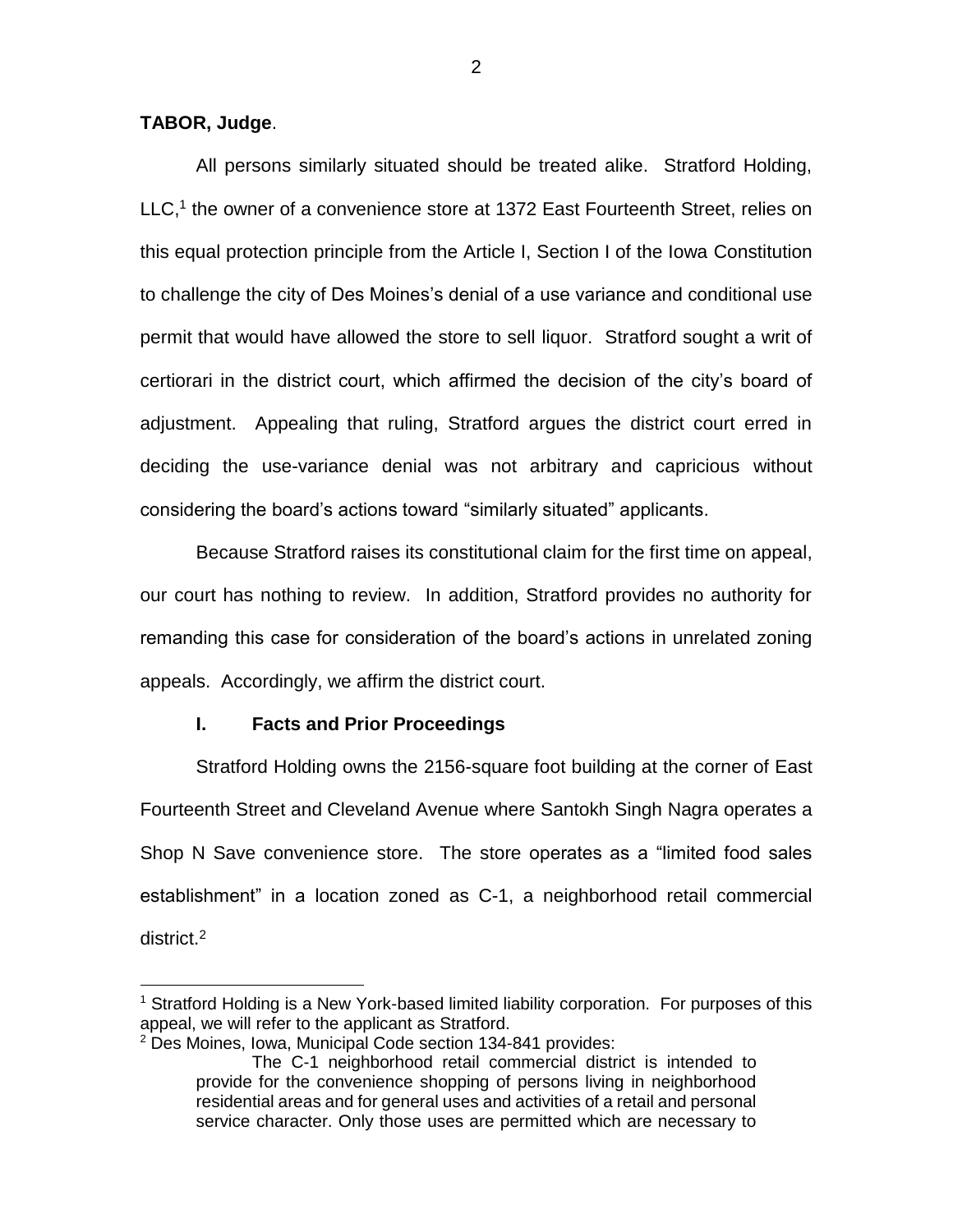In 2005, this Shop N Save first received a liquor license with the proviso that its alcohol sales not exceed fifty percent of its gross receipts. Then Des Moines changed its zoning laws. In 2010, the city started requiring stores in C-1 districts to receive no more than forty percent of their revenue from the sale of alcohol. In 2011, the city amended the ordinance to require a conditional use permit (CUP) for any limited food and retail sales establishments which wanted to sell alcohol. The city granted existing businesses until the end of 2013 to conform to these new requirements.

In 2015, Stratford sought to rezone its property as a C-2 district, $3$  which the city council denied. The business's next step was to apply for a use variance and CUP for a limited food sales establishment wishing to sell beer, wine, and liquor. The board of adjustment considered Stratford's request at its May 27 meeting. The city's staff recommended the board deny the use variance for the sale of liquor, but allow a CUP for the sale of beer and wine with certain conditions.<sup>4</sup> The Capitol Park Neighborhood Association spoke in favor of Stratford's request for both a use variance and CUP, expressing that its members were looking forward to the owner making improvements at the store. The board received two written comment cards

 $\overline{a}$ 

satisfy the local needs which occur so frequently as to require commercial facilities in proximity to residential areas. In addition, low-intensity business and professional offices are permitted.

<sup>3</sup> Des Moines, Iowa, Municipal Code section 134-946 provides:

The C-2 general retail and highway-oriented commercial district is intended to provide for major retail shopping areas, other than shopping centers in C-4 districts, outside the downtown area. This district includes, as well, much of the strip commercial property existing along the major city streets and highways. The uses permitted are intended to accommodate both the general retail consumer and the needs and services of the automobile traveling consumer.

<sup>4</sup> The conditions—recommended by the neighborhood association—included restrictions on hours of operation, as well as requirements for lighting and signage.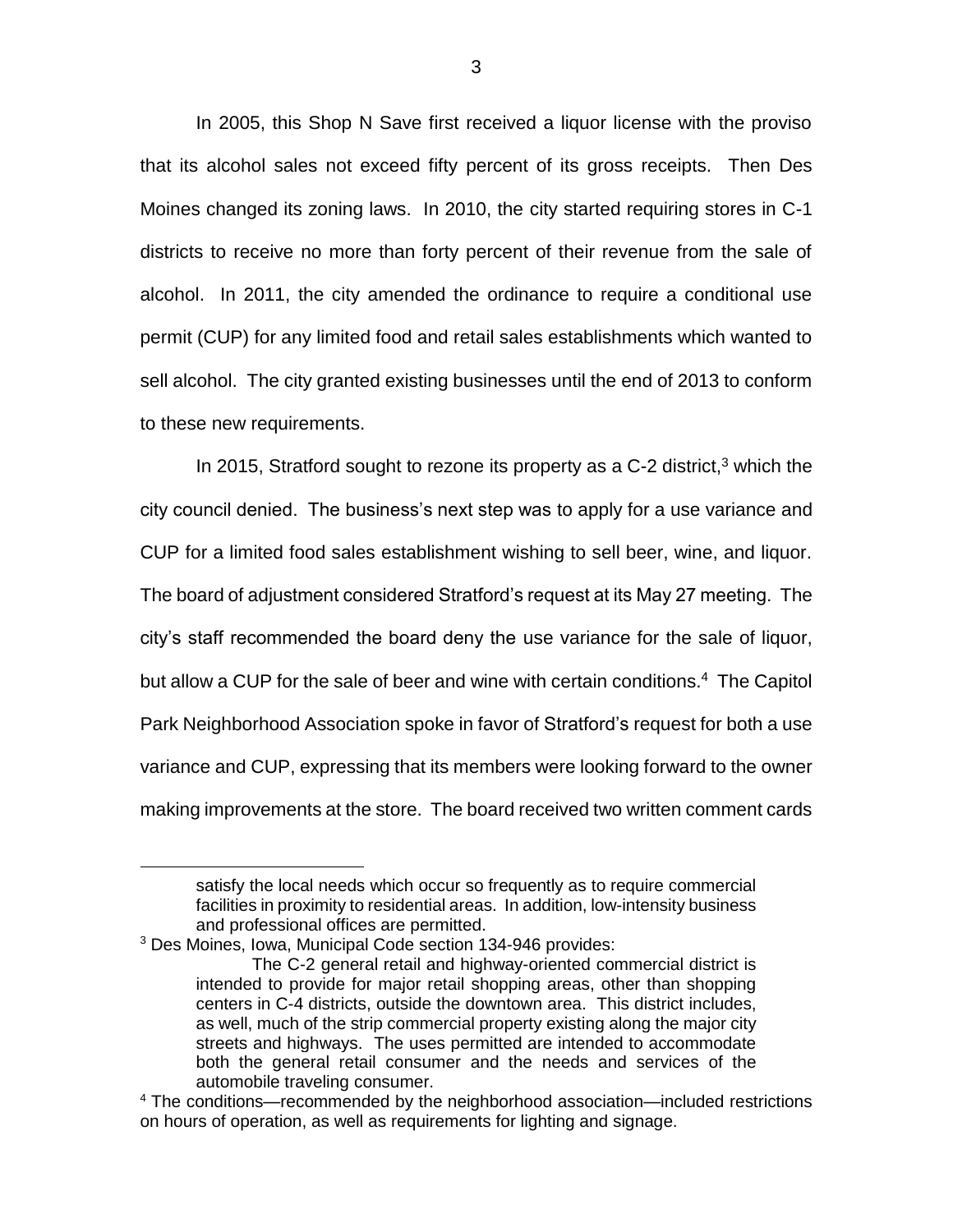from neighbors opposing the variance and one area resident spoke in opposition at the meeting. During their deliberations, the board members noted a history of police calls to this business. Counsel for the business addressed those concerns as follows:

In reference to the police calls, this is a little rougher area of town. These aren't calls or complaints about the business. Most of these are calls generated by the business about things they see observed in the neighborhood. They are the eyes and ears of this neighborhood.

Counsel told the board Nagra had been working cooperatively with the neighborhood association to spruce up the property and to alleviate business practices that would contribute to litter, loitering, and crime. But counsel also told

the board that selling liquor was key to the store's profit margin.

Board chairperson Mel Pins expressed his concern that this convenience

store was emblematic of the character of the neighborhood:

Corner businesses, the neighborhood businesses, lead with the character of what the neighborhood is or isn't or can be. So we've got to find ways to improve the look of our business and our city or we're going to take away the essential characters of our neighborhoods. We aren't going to be compliant with the spirit of the zoning ordinance and we're not going to have a good city.

Now, how alcohol fits into that, how liquor fits into that, I don't know. So let's talk about it. But we've got to find a way to improve this corner.

The board ultimately voted four to two to approve the CUP for a limited food retail sales establishment "selling beer and wine only subject to the staff recommendations." In its written decision, the board held that Stratford "has not shown the existence of a hardship required for approval of the Use Variance because of the permitted redevelopment and usage options on the premises due to its C-1 zoning; and that sales of alcoholic liquor should be removed in order to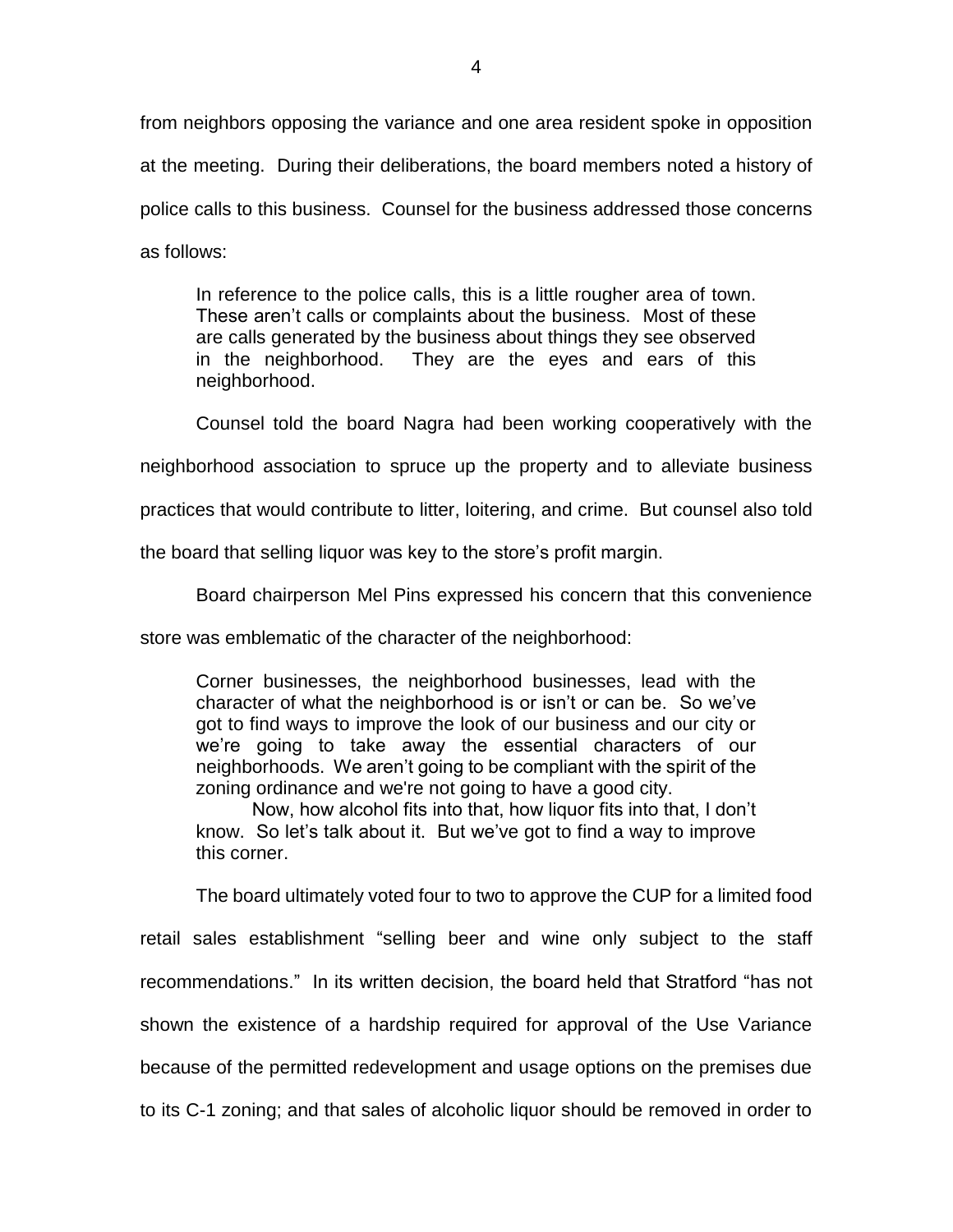benefit the surrounding neighborhood." The board decided the land in question could yield a reasonable return from the uses permitted.

On July 1, 2015, Stratford filed a petition for writ of certiorari. The petition alleged "[t]here was no evidence to support the finding that Plaintiffs have not demonstrated that an unnecessary hardship exists without the [CUP] for the sale of alcoholic beverages." The petition further alleged the board's decision was "inconsistent with its own prior practices and precedents and was not supported by substantial evidence." In October, the district court found a writ should issue and ordered the city to complete the record of the proceedings. In November, Stratford filed a motion to expand certification of the record and leave to conduct discovery. The motion alleged the board's decision "that a corner-site location is of such importance as to require suspension of liquor sales is arbitrary and capricious" and inconsistent with the board's treatment of other applications by businesses occupying corner locations. The city resisted Stratford's motion, noting the plaintiffs offered no specific examples supporting its claim that the board acted inconsistently with its own practice.

In January 2016, the district court granted Stratford's motion and ordered the city produce for "plaintiffs' inspection and copying, all reports and recommendations of defendant's staff in no more than 25 similar cases, namely, cases occurring in the last three years wherein defendant used the 'undue burden' test in determining whether to grant a 'CUP.'"

In July, Stratford filed a brief in support of its argument that the board's application of the unnecessary-hardship exception was arbitrary and capricious.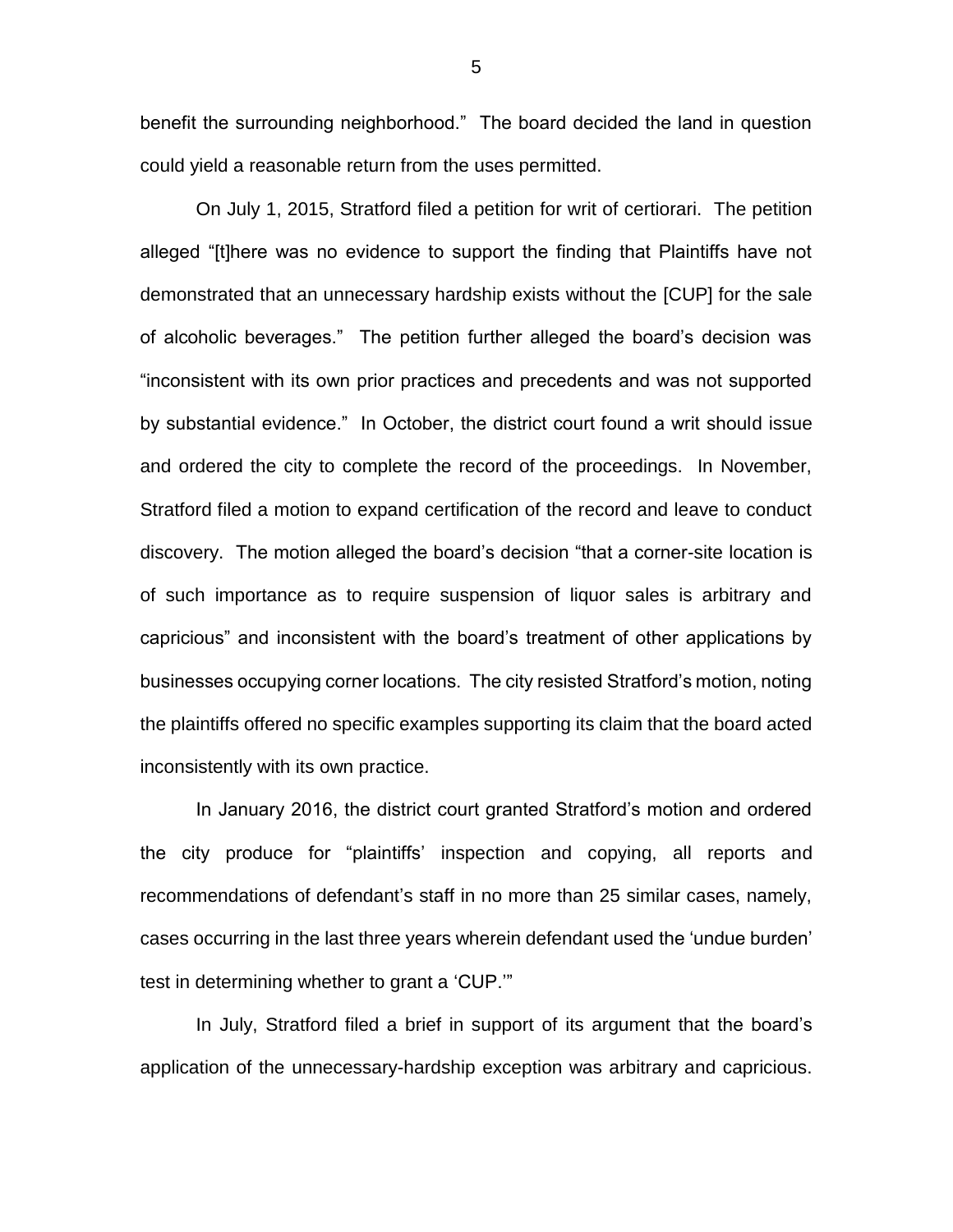The brief cited Iowa Code section  $414.12$  (2015)<sup>5</sup> and Des Moines Municipal Ordinance section  $134-64$ ,<sup>6</sup> both of which provide that a board of adjustment has the power and duty to grant a variance from the terms of an ordinance where literal enforcement would result in an "unnecessary hardship" to the property owner.<sup>7</sup> The brief listed nine instances of the city's alleged inconsistent applications of the unnecessary hardship standard. Stratford asserted: "The board's disparate application of the unnecessary hardship standard to [Stratford's] application is therefore not only, unreasonable, arbitrary, and capricious—it fails to even follow its own precedent."

 $\overline{a}$  $5$  lowa Code § 414.12(3) provides:

 $6$  "The board of adjustment shall have the power and duty to:  $\dots$ 

Grant a variance in the regulations of this chapter that will not be contrary to the public interest, where owing to special conditions a literal enforcement of the regulations will result in unnecessary hardship, and so that the spirit of this chapter shall be observed and substantial justice done. To establish unnecessary hardship a property owner must show all of the following elements:

a. The land in question cannot yield a reasonable return from any use permitted by the regulations of the district in which the land is located. Failure to yield a reasonable return may only be shown by proof that the owner has been deprived of all beneficial or productive use of the land in question. It is not sufficient merely to show that the value of the land has been depreciated by the regulations or that a variance would permit the owner to maintain a more profitable use.

b. The plight of the owner is due to unique circumstances not of the owner's own making, which unique circumstances must relate specifically to the land in question and not to general conditions in the neighborhood.

c. The use to be authorized by the variance will not alter the essential character of the locality of the land in question.

7 "[T]he burden to show unnecessary hardship is on the variance applicant." *Graziano v. Bd. of Adjustment of City of Des Moines*, 323 N.W.2d 233, 237 (Iowa 1982).

The board of adjustment shall have the following powers: . . . To authorize upon appeal in specific cases such variance from the terms of the ordinance as will not be contrary to the public interest, where owing to special conditions a literal enforcement of the provisions of the ordinance will result in unnecessary hardship, and so that the spirit of the ordinance shall be observed and substantial justice done.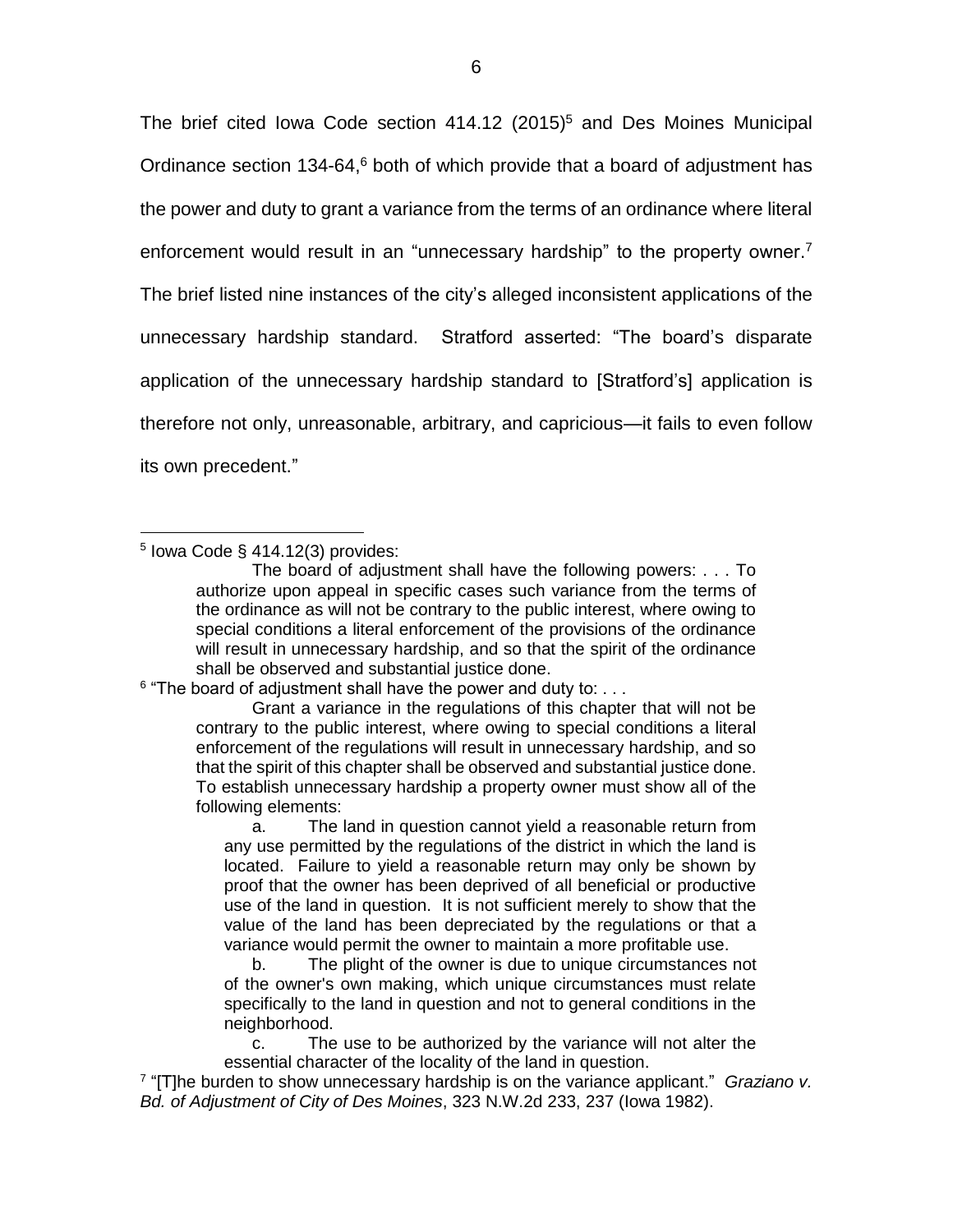The city filed a responsive brief, contending "[b]efore the petitioner can claim that the board is applying its standards arbitrarily, [he] must demonstrate that he met the requirements of the ordinance." The city also contested the similarities with the granted variances listed by Stratford, arguing each application presented "distinctions and differences." In its post-trial brief, Stratford alleged the board's "arbitrary and capricious application" of the unnecessary-hardship standard "is not an isolated incident, but a continuous favoritism of certain applicants and mistreatment of others."

On November 23, 2016, the district court issued its ruling, which affirmed the board's decision to deny the use variance for the sale of liquor. In response to Stratford's motion to enlarge or amend under Iowa Rule of Civil Procedure 1.904(2), the district court clarified it did not consider the board's previous applications of the unnecessary-hardship standard as presented in Stratford's exhibits "in connection with its application of the same standard in this matter." Stratford now appeals.

#### **II. Scope and Standards of Review**

The parties both assert our review of the district court's decision is for errors at law. *See Nash Finch Co. v. City Council of City of Cedar Rapids*, 672 N.W.2d 822, 825 (Iowa 2003) (citing Iowa Rule of Civil Procedure 1.1401 which provides "[a] writ of certiorari shall only be granted . . . where an inferior tribunal, board or officer, exercising judicial functions, is alleged to have exceeded proper jurisdiction or otherwise acted illegally"). "An inferior tribunal commits an illegality if the decision violates a statute, is not supported by substantial evidence, or is unreasonable, arbitrary, or capricious." *Bowman v. City of Des Moines Mun. Hous.*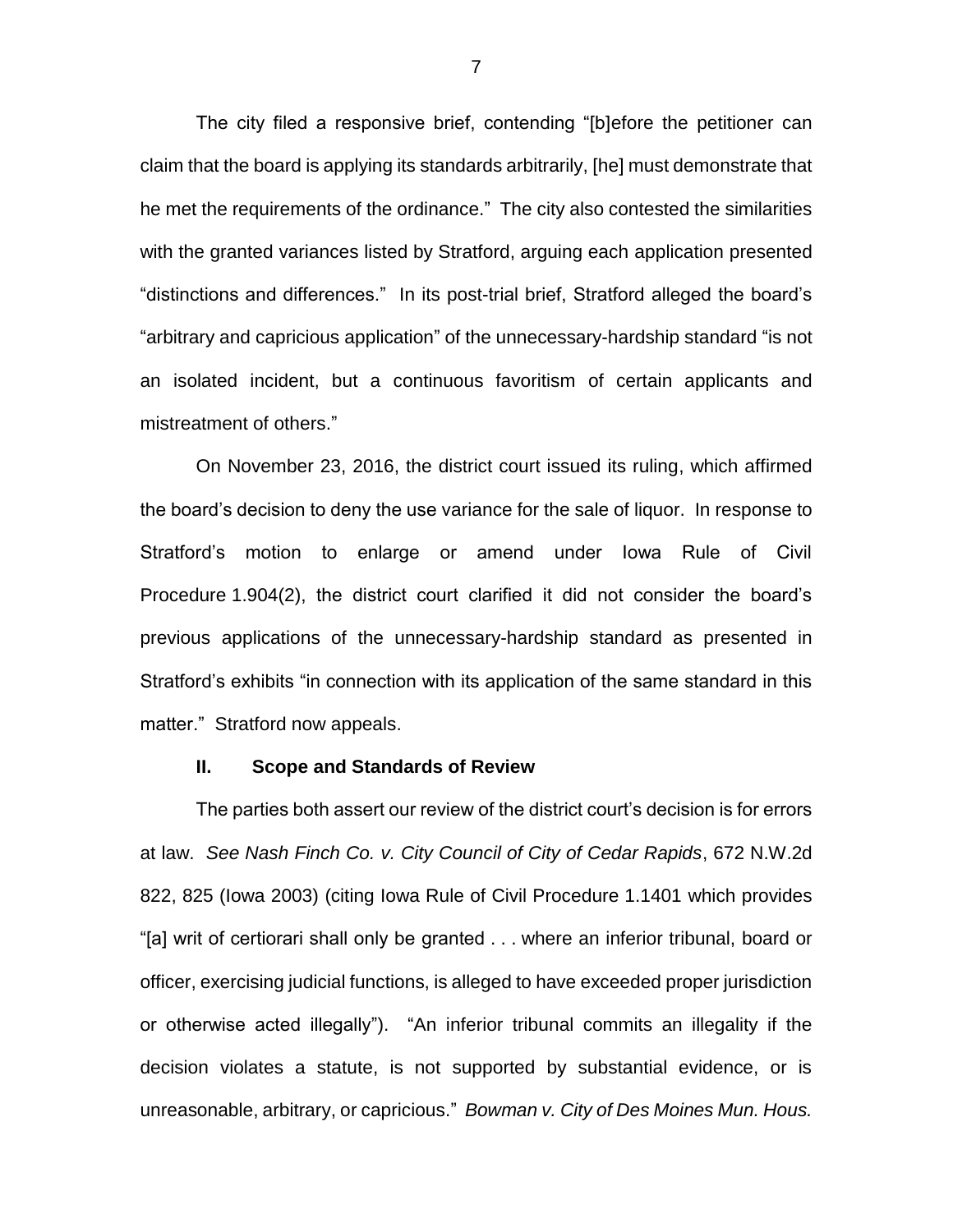*Agency*, 805 N.W.2d 790, 796 (Iowa 2011) (citing *Perkins v. Bd. of Supervisors*, 636 N.W.2d 58, 64 (Iowa 2001)).

If we were to reach Stratford's constitutional issue, we would "review de novo the evidence bearing on that claim." *See Iowa Coal Min. Co. v. Monroe Cty*, 494 N.W.2d 664, 668 (Iowa 1993) (citing *Montgomery v. Bremer Cty. Bd. of Supervisors*, 299 N.W.2d 687, 692 (Iowa 1980)).

#### **III. Preservation of Error**

Although the city's brief does not include an argument on error preservation, we can raise such questions on our own inquiry. *See Top of Iowa Coop. v. Sime Farms, Inc.*, 608 N.W.2d 454, 470 (Iowa 2000) (holding appellate court may consider error preservation on its own motion). Stratford contends it preserved error by filing its petition for writ of certiorari and the motion to enlarge. Stratford discussed "similarly situated applicants" in those filings, but did not cite any constitutional provision. The district court did not address Stratford's argument as a constitutional issue.

Issues, including constitutional claims, not raised before the district court cannot be raised for the first time on appeal. *See Geisler v. City Council of City of Cedar Falls*, 769 N.W.2d 162, 166 (Iowa 2009). In the district court, Stratford argued the board's decision was "arbitrary and capricious" because the board did not consistently apply the unnecessary-hardship standard. The arbitrary-andcapricious argument did not automatically invoke the equal-protection clause. *See McMahon v. Iowa Dep't of Transp., Motor Vehicle Div.,* 522 N.W.2d 51, 56 (Iowa 1994) (recognizing difference between argument that department's process was arbitrary and capricious and claim it violated equal protection, but reaching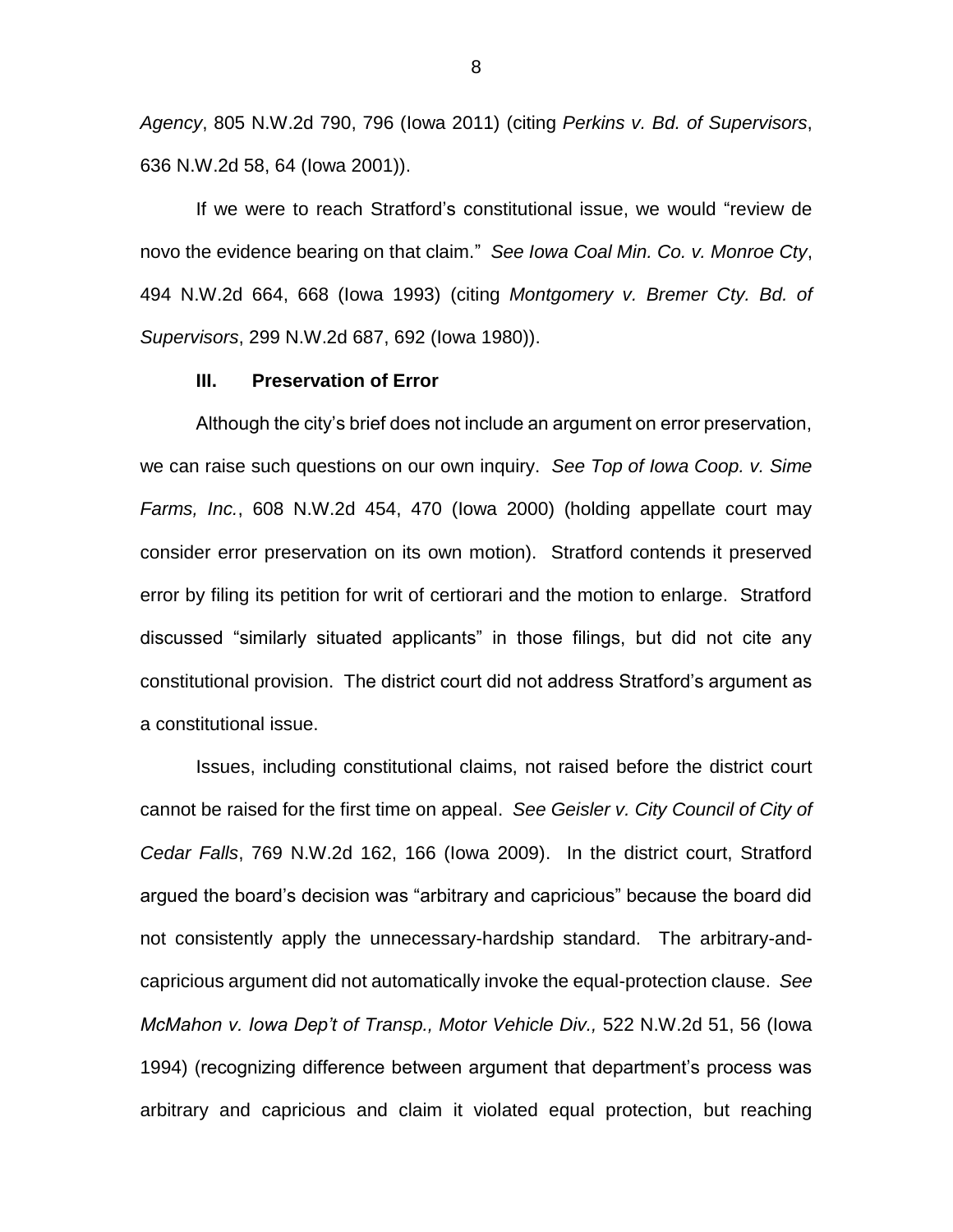constitutional claim because it was raised in the district court). Because Stratford did not advance an equal-protection argument in the district court, we will not entertain it here.

#### **IV. Analysis of Stratford's Appellate Challenge**

Stratford raises a narrow issue in this appeal. The business does not contend the record lacks substantial evidence to support the board's denial of its application for a use variance to sell liquor under the "unnecessary hardship" standard in Iowa Code section 414.12(3) and Des Moines Municipal Ordinance section 134-64. Rather, Stratford argues the board applied the standard arbitrarily and capriciously when considered in the context of similarly situated applicants exhibited in other variance cases.

Stratford asserts the district court mistakenly decided "that, because the Board's decision regarding [Stratford's] particular application was supported by substantial evidence and there was no authority binding the Board to its prior decisions, the Board's decision regarding Appellant was not arbitrary and capricious." Stratford charges that the district court overlooked its central argument—that the board's denial, even if supported by substantial evidence, was arbitrary and capricious because in other recent cases the board granted variances when the applications were not supported by substantial evidence or considered evidence "outside the scope" of Iowa Code section 414.12 and Des Moines Municipal Ordinance section 134-64. As a remedy, Stratford asks us to remand with directions for the district court to consider whether the board has been inconsistent in its application of the unnecessary-hardship standard.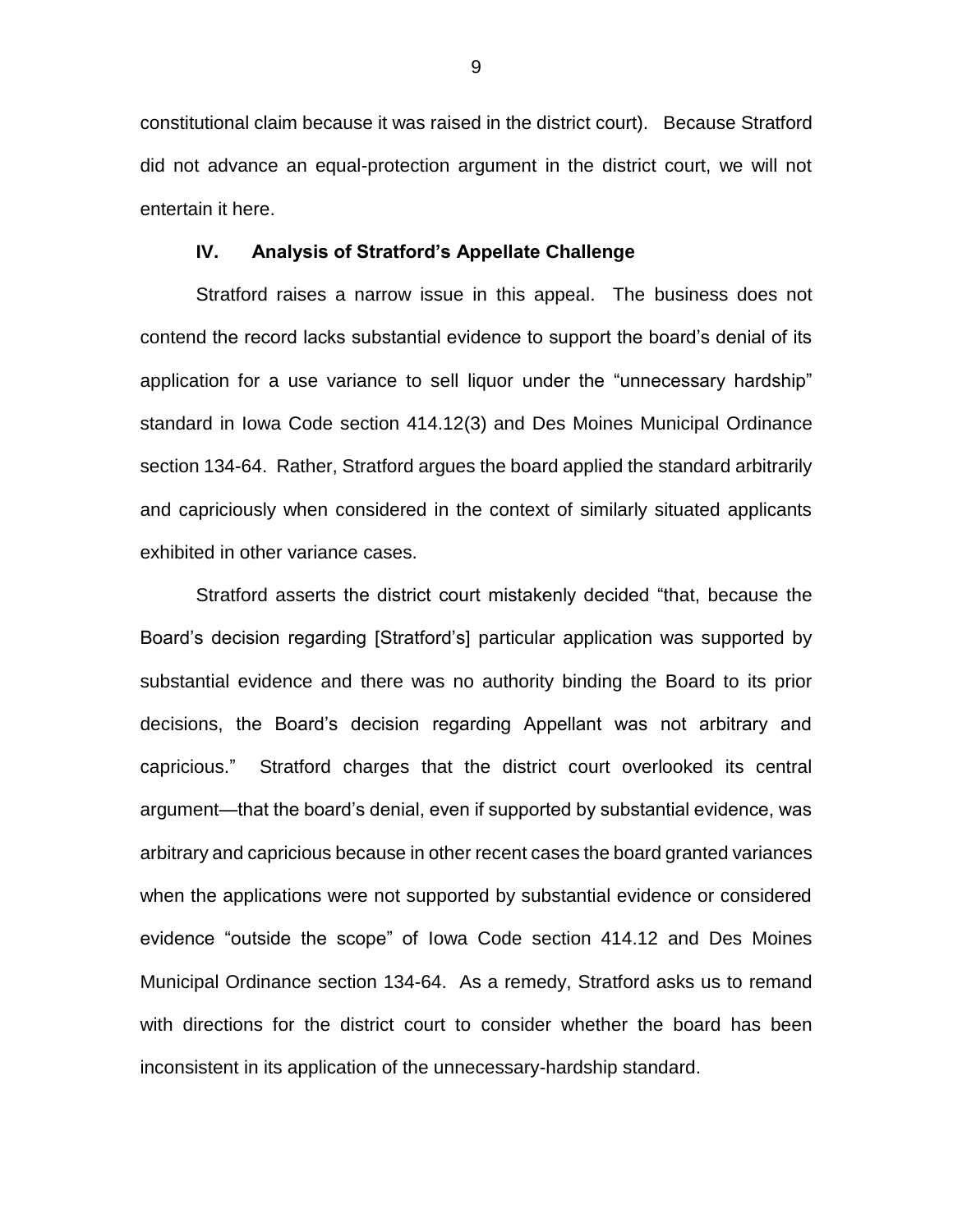The city contends the board of adjustment "engaged in no improprieties" in denying Stratford's request for a use variance to sell liquor. The city asserts Stratford must demonstrate it met the requirements for the unnecessary-hardship exception to literal enforcement of the zoning restrictions, before claiming the board is applying the standard arbitrarily. In the alternative, the city highlights differentiating facts in each of the allegedly "similarly situated applicants" included in Stratford's exhibits offered before the district court.

In examining Stratford's appeal, we keep in mind the anchoring principle that "[a] board of adjustment's decision enjoys a strong presumption of validity." *See Ackman v. Bd. of Adjustment for Black Hawk Cty.,* 596 N.W.2d 96, 106 (Iowa 1999). Stratford seeks to overcome that presumption by casting light on the board's conduct—not solely in the instant case—but in processing applications for use variances or CUPs in other Des Moines neighborhoods. Stratford contends the board acted illegally because its inconsistent treatment of other applications renders its decision arbitrary and capricious in this case.

The words "'arbitrary' and 'capricious' are 'practically synonymous;' both mean" a deliberative body reaches its decision "without regard to law or the facts of the case" before it. *See Office of Consumer Advocate v. Iowa State Commerce Comm'n*, 432 N.W.2d 148, 154 (Iowa 1988). The terms also describe an action taken "without regard to established rules or standards." *See Churchill Truck Lines, Inc. v. Transp. Regulation Bd. of Iowa Dep't of Transp.*, 274 N.W.2d 295, 299 (Iowa 1979) (citing *Paul v. Bd. of Zoning Appeals of City of New Haven*, 110 A.2d 619, 621 (Con. 1955) (defining "arbitrary' as "depending on will or discretion" and "that is, not governed by any fixed rules or standards")).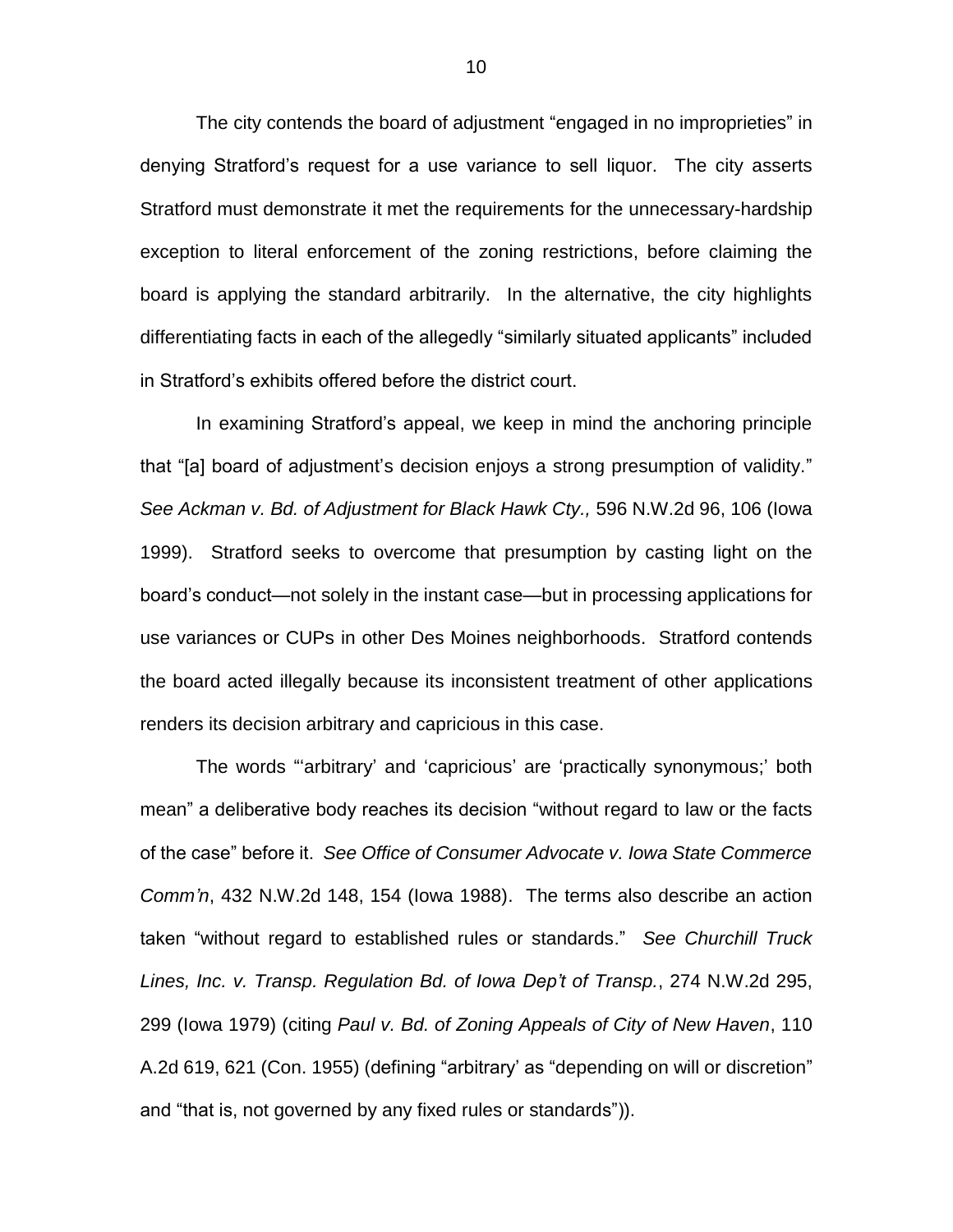The district court decided the board's action in Stratford's case followed the standards established by local ordinance and state law: "Nothing in the record demonstrates the Board arbitrarily applied the unnecessary hardship standard to Petitioners." In so deciding, the court declined to delve into the board's application of the unnecessary hardship standard in unrelated cases. The district court noted Stratford did "not present any authority for the contention that the Board is bound by its application of the unnecessary hardship standard in previous decisions."

Similarly, on appeal, Stratford cites no precedent for the notion that the board's denial of a variance, which is based on substantial evidence and complies with the city's zoning ordinances, is illegal because the board was arguably more liberal in applying the unnecessary-hardship exception to other applications. Stratford focuses on the "reasonable return" language in section 134-64(2)(a), particularly the requirement that "[f]ailure to yield a reasonable return may only be shown by proof that the owner has been deprived of all beneficial or productive use of the land in question."<sup>8</sup> Stratford claims that in other cases the board has allowed a variance where without the ability to sell alcohol the business would "not be successful"—which Stratford interprets as a more generous measure than deprivation of all beneficial or productive use of the land. The city points out that in this case, the board members found Shop N Save remained a viable business

 $\overline{a}$ 

<sup>&</sup>lt;sup>8</sup> Stratford is not challenging the constitutionality of the ordinance language, which appears to be borrowed from regulatory-taking cases. *See Lucas v. S.C. Coastal* Council, 505 U.S. 1003, 1015 (1992).